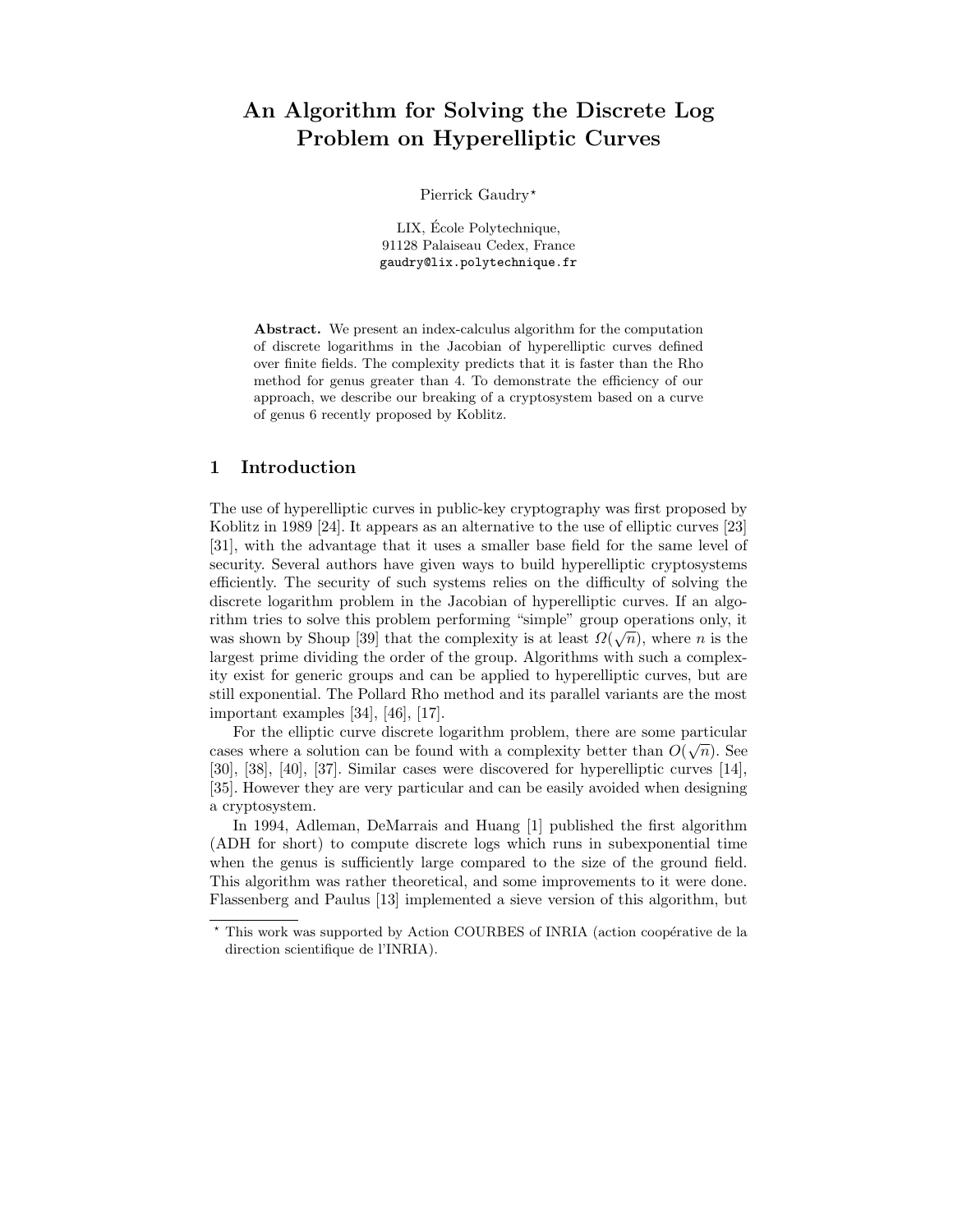the consequences for cryptographical applications is not clear. Enge [11] improved the original algorithm and gave a precise evaluation of the running time, but did not implement his ideas. Müller, Stein and Thiel [32] extended the results to the real quadratic congruence function fields. Smart and Galbraith [16] also gave some ideas in the context of the Weil descent, following ideas of Frey; they dealt with general curves (not hyperelliptic).

Our purpose is to present a variant of existing index-calculus algorithms like ADH or Hafner-McCurley [19], which allowed us to break a cryptosystem based on a curve of genus 6 recently proposed by Koblitz. The main improvement is due to the fact that the costly HNF computation in classical algorithms is replaced by that of the kernel of a sparse matrix. A drawback is that we have to assume that the order of the group in which we are working is known. This is not a constraint in a cryptographical context, because the knowledge of this order is preferable to build protocols. But from a theoretical point of view it differs from ADH or Hafner-McCurley algorithm where the order of the group was a byproduct of the discrete logarithm computation (in fact the aim of the HNF computation was to find the group structure).

We will analyse our method for small genus and show that it is faster than the Pollard Rho method as soon as the genus is strictly greater than 4. Indeed its complexity is  $O(q^2)$  where q is the cardinality of the base field. We will explain below some consequences for the choice of the parameters, curve and base field, when building a cryptosystem.

Moreover, the presence of an automorphism of order  $m$  on the curve can be used to speed up the computation, just as in the Rho method [9] [17] [48]. This is the case in almost all the examples in the literature. The gain in the Rho method is a factor  $\sqrt{m}$ , but the gain obtained here is a factor  $m^2$ , which is very significant in practice.

The organization of the paper is as follows: in section 2 after some generalities on hyperelliptic curves, our algorithm is described. It is analyzed in section 3, and in section 4 we explain how the presence of an automorphism can help. Finally the section 5 gives some details on our implementation and the results of our experiments with Koblitz's curve.

# 2 Description of the Algorithm

### 2.1 Hyperelliptic Curves

We give an overview of the theory of hyperelliptic curves. More precise statements can be found in [24], [4], [15]. We will restrict ourselves to the so-called imaginary quadratic case.

A hyperelliptic curve  $\mathcal C$  of genus g over a field  $\mathbb K$  is a smooth plane projective curve which admits an affine equation of the form  $y^2 + h(x)y = f(x)$ , where f is a polynomial of degree  $2g + 1$ , and h is a polynomial of degree at most g, both with coefficients in K.

A *divisor* on the curve  $\mathcal C$  is a finite formal sum of points of the curve. The set of all divisors yield an abelian group denoted by  $Div(C)$ . For each divisor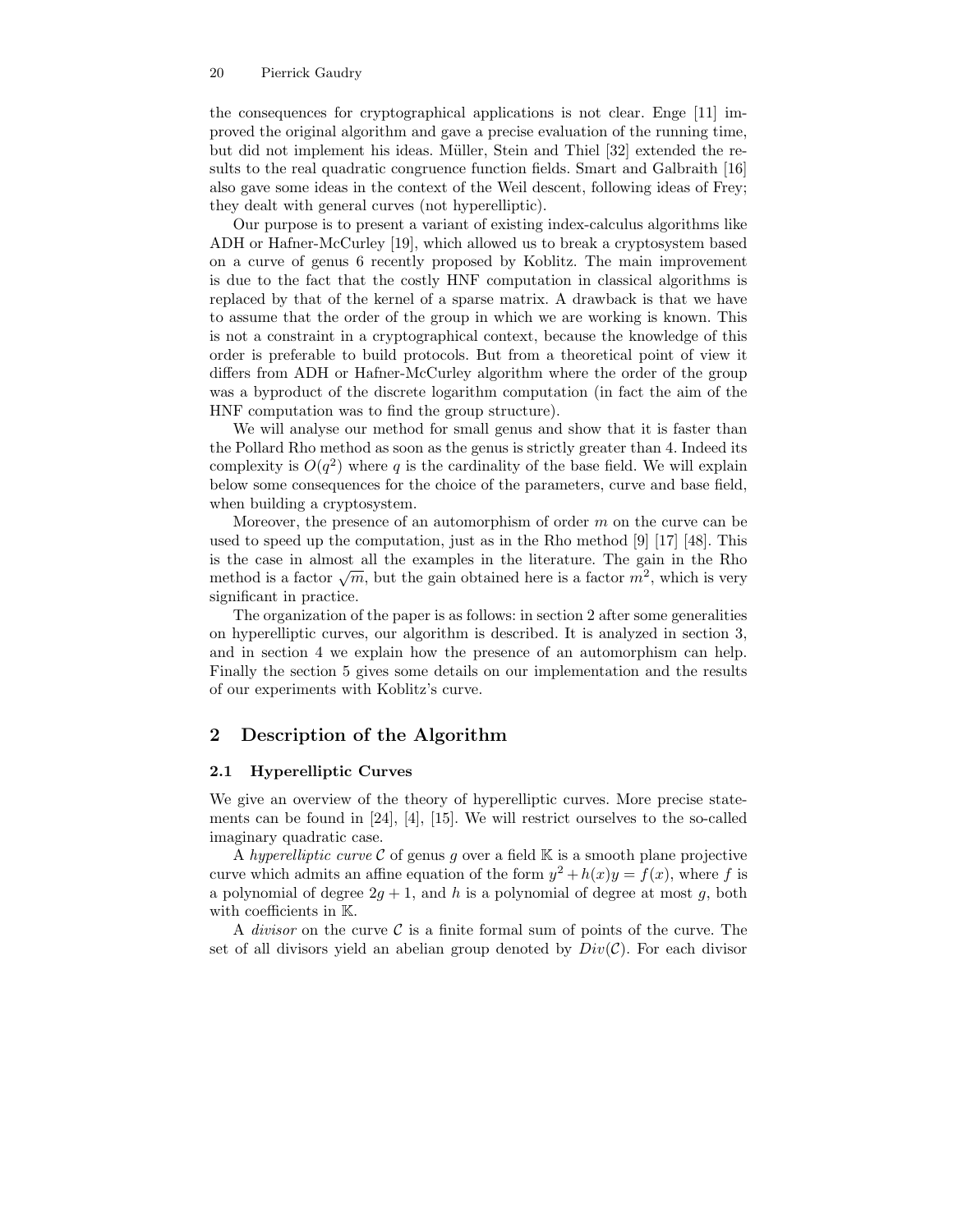$D = \sum_i n_i P_i \in Div(C)$ , where the  $P_i$  are points on the curve, we define the *degree* of D by  $\deg(D) = \sum_i n_i$ . The set of all divisors of degree zero is a sub-group of  $Div(C)$  denoted by  $Div^0(C)$ .

For each function  $\varphi(x, y)$  on the curve, we can define a divisor denoted by  $div(\varphi)$  by assigning at each point  $P_i$  of the curve the value  $n_i$  equal to the multiplicity of the zero if  $\varphi(P_i) = 0$ , or the opposite of the multiplicity of the pole if the function is not defined at  $P_i$ . It can be shown that the sum is finite, and moreover that the degree of such a divisor is always zero. The set of all divisors built from a function a subgroup of  $Div^0(C)$  denoted by  $P(C)$  and we call these divisors *principal*. The *Jacobian* of the curve  $C$  is then defined by the quotient group  $Jac(C) = Div(C)^0/\mathcal{P}(\mathcal{C})$ .

If the base field of the curve is a finite field with cardinality  $q$ , then the Jacobian of the curve is a finite abelian group of order around  $q<sup>g</sup>$ . The Hasse-Weil bound gives a precise interval for this order:  $(\sqrt{q}-1)^{2g} \leq #Jac(\mathcal{C}) \leq (\sqrt{q}+1)^{2g}$ .

In [4], Cantor gave an efficient algorithm for the computation of the group law. We do not recall his method, but we recall the representation of the elements.

**Proposition 1** In every class of divisors in  $Jac(C)$ , there exists an unique divisor  $D = P_1 + \cdots + P_q - q\infty$ , such that for all  $i \neq j$ ,  $P_i$  and  $P_j$  are not symmetric points. Such a divisor is called reduced, and there is a unique representation of D by two polynomials  $[u, v]$ , such that  $\deg v < \deg u \leq g$ , and u divides  $v^2 + hv - f$ .

In this representation, the roots of the polynomial  $u$  are exactly the abscissae of the points which occur in the reduced divisor.

The group  $Jac(C)$  can now be used in cryptographical protocols based on the discrete logarithm problem, for example Diffie-Hellman or ElGamal's protocols. The security relies on the difficulty of the following problem.

Definition 1 The hyperelliptic discrete logarithm problem takes on input a hyperelliptic curve of given genus, an element  $D_1$  of the Jacobian, its order n, and another element  $D_2$  in the subgroup generated by  $D_1$ . The problem is to find an integer  $\lambda$  modulo n such that  $D_2 = \lambda D_1$ .

### 2.2 Smooth Divisors

Like any index-calculus method, our algorithm is based on the notions of smoothness, and prime elements. We will recall these notions for divisors on hyperelliptic curves, which were first defined in ADH.

**Definition 2** With the polynomial representation  $D = [u, v]$ , a divisor will be said to be prime if the polynomial u is irreducible over  $\mathbb{F}_q$ .

For a prime divisor  $D$ , when there is no possible confusion with the degree of  $D$  as a divisor (which is always zero), we will talk about the degree of  $D$  instead of the degree of u.

**Proposition 2** A divisor D of Jac(C) represented by the polynomials  $[u, v]$  is equal to the sum of prime divisors  $[u_i, v_i]$ , where the  $u_i$  are the prime factors of u.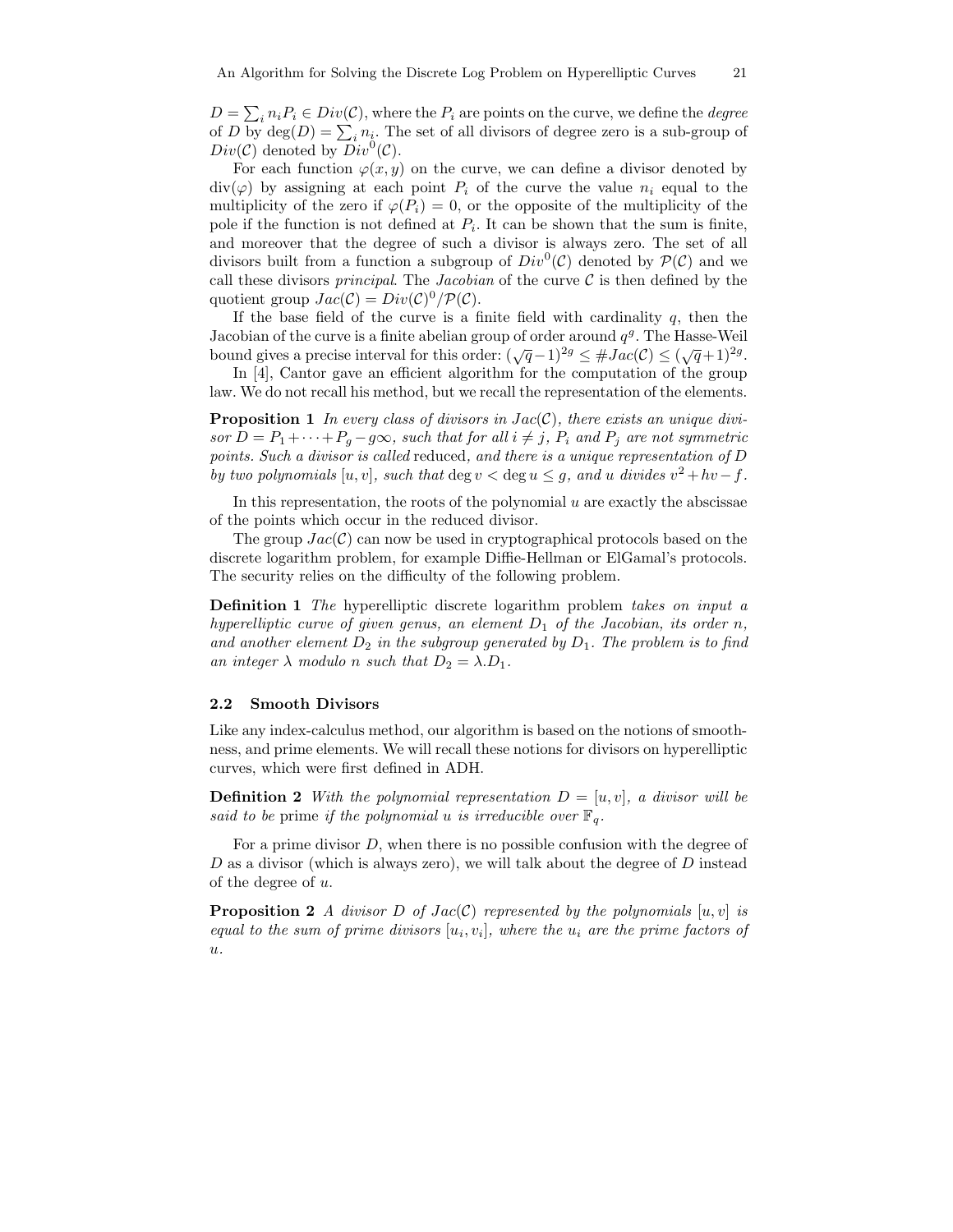Now we can give the smoothness definition. Let S be an integer called the smoothness bound.

Definition 3 A divisor is said to be S-smooth if all its prime divisors are of degree at most S. When  $S = 1$ , a 1-smooth divisor will be a divisor for which the polynomial u splits completely over  $\mathbb{F}_q$ .

The case  $S = 1$  is the most important for two reasons: the first one is that for a relatively small genus (say at most 9), and a reasonable field size, this choice is the best in practice. The second one is that if we want to analyze our algorithm for a fixed q and a q tending to infinity, this is also the good choice.

The definition of a smooth divisor can be seen directly on the expression of D as a sum of points of the curve. Note that a divisor defined over  $\mathbb{F}_q$  is defined by being invariant under the Galois action. But it does not imply that the points occuring in it are defined over  $\mathbb{F}_q$ ; they can be exchanged by Galois. Hence an equivalent definition of smoothness is given by the following proposition.

**Proposition 3** A divisor  $D = P_1 + \cdots + P_g - g\infty$  is S-smooth if and only if each point  $P_i$  is defined over an extension  $\mathbb{F}_{q^k}$  with  $k \leq S$ .

We define also a factor basis, similar to the one used for classical discrete log problem over  $\mathbb{F}_p^*$ .

**Definition 4** The factor basis, denoted by  $G<sub>S</sub>$ , is the set of all the prime divisors of degree at most S. For  $S = 1$  we simply write G.

In the following, we will always take  $S = 1$  and we will say 'smooth divisor' for 1-smooth divisor.

### 2.3 Overview of the Algorithm

For the sake of simplicity, we will suppose that the Jacobian of the curve has an order which is almost prime and that we have to compute a discrete log in the subgroup of large prime order (this is always the case in cryptography). Let  $n = \text{ord}(D_1)$  be this prime order, and  $D_2$  be the element for which we search the log.

We introduce a pseudo-random walk (as in [45]) in the subgroup generated by  $D_1$ : Let  $R_0 = \alpha_0 D_1 + \beta_0 D_2$  be the starting point of the walk, where  $R_0$  is the reduced divisor obtained by Cantor's algorithm, and  $\alpha_0$  and  $\beta_0$  are random integers. For j from 1 to r, we compute random divisors  $T^{(j)} = \alpha^{(j)} D_1 + \beta^{(j)} D_2$ . The walk will then be given by  $R_{i+1} = R_i + T^{(\mathcal{H}(R_i))}$ , where  $\mathcal{H}$  is a hash function from the subgroup generated by  $D_1$  to the interval  $[1, r]$ . This hash function is assumed to have good statistical properties; in practice, it can be given by the last bits in the internal representation of the divisors. Once the initialization is finished, we can compute a new pseudo-random element  $R_{i+1}$  at the cost of one addition in the Jacobian. Moreover at each step we get a representation of  $R_{i+1}$ as  $\alpha_{i+1}D_1 + \beta_{i+1}D_2$ , where  $\alpha_{i+1}$  and  $\beta_{i+1}$  are integers modulo n.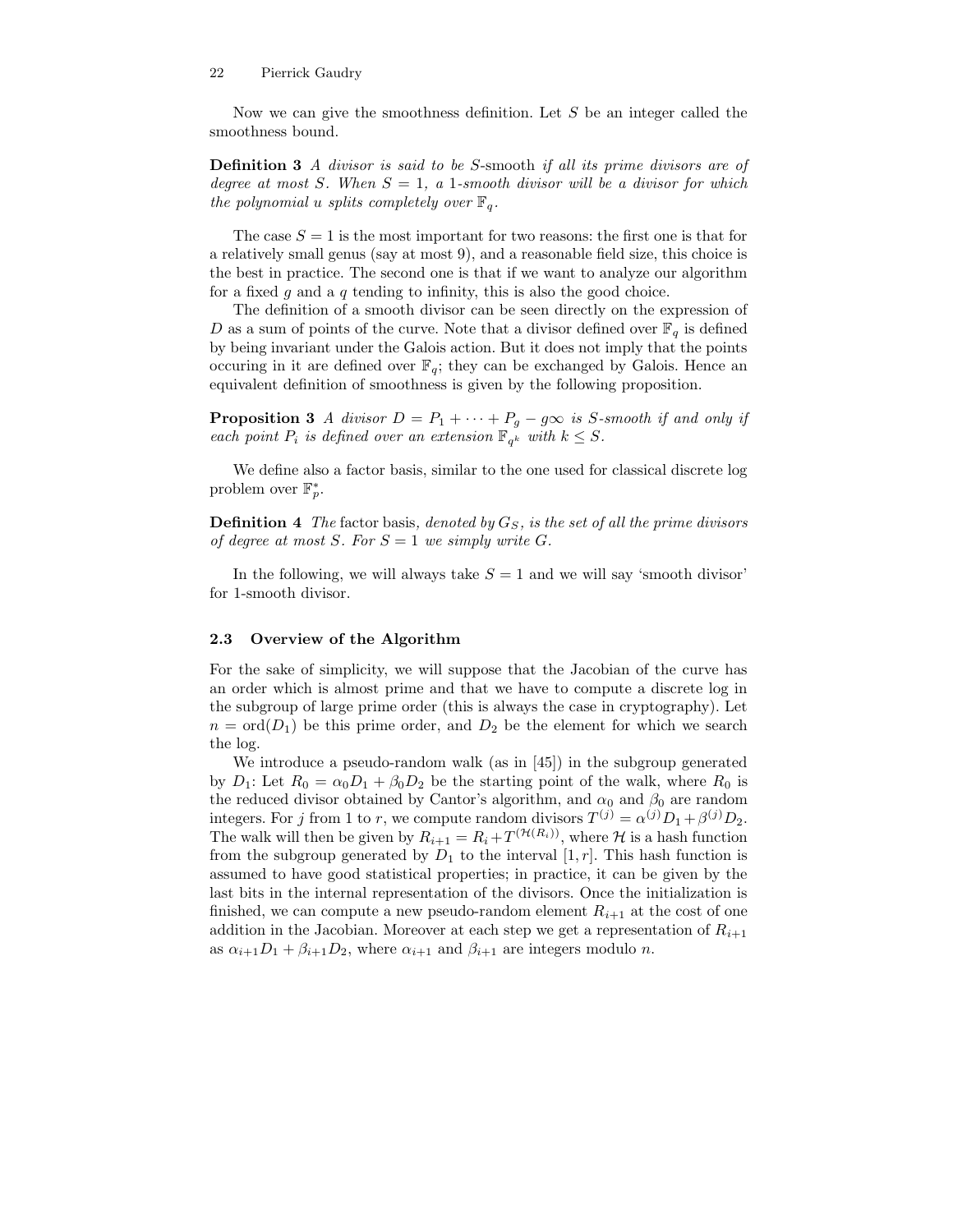The classical  $\rho$  method is to wait for a collision  $R_{i_1} = R_{i_2}$ , which will yield the discrete logarithm  $\lambda = -(\alpha_{i_1} - \alpha_{i_2})/(\beta_{i_1} - \beta_{i_2}) \mod n$ . We can however make use of the smooth divisors. For each  $R_i$  of the random walk, test its smoothness. If it is smooth, express it on the factor basis, else throw it away. Thus we extract a subsequence of the sequence  $(R_i)$  where all the divisors are smooth. We denote also by  $(R_i)$  this subsequence. Hence we can put the result of this computation in a matrix M, each column representing an element of the factor basis, and each row being a reduced divisor  $R_i$  expressed on the basis: for a row i, we have  $R_i = \sum_k m_{ik}g_k$ , where  $M = (m_{ik})$ . We collect  $w + 1$  rows in order to have a  $(w + 1) \times w$  matrix. Thus the kernel of the transpose of M is of dimension at least 1. Using linear algebra, we find a non-zero vector of this kernel, which corresponds to a relation between the  $R_i$ 's. Then we have a family  $(\gamma_i)$  such that  $\sum_i \gamma_i R_i = 0$ . Going back to the expression of  $R_i$  in function of  $D_1$  and  $D_2$ , we get:  $\sum_i \gamma_i (\alpha_i D_1 + \beta_i D_2) = 0$ , and then

$$
\lambda = -\frac{\sum_{i} \gamma_i \alpha_i}{\sum_{i} \gamma_i \beta_i}.
$$

The discrete logarithm is now found with high probability (the denominator is zero with probability  $1/n$ .

We summarize this algorithm in the figure 1.

### 2.4 Details on Critical Phases

In the first step, we have to build the factor basis, and for that, we have to find, if it exists, a polynomial  $v$  corresponding to a given irreducible  $u$ . This can be rewritten in solving an equation of degree 2 over  $\mathbb{F}_q$ , which can be done quickly.

The initialization of the random walk is only a matter of operations in the group; after that, computing each random divisor  $R_i$  requires a single operation in the group.

One crucial point is to test the smoothness of a divisor, i.e. to decide if a polynomial of degree g (the u of the divisor) splits completely on  $\mathbb{F}_q$ . A way to do that is to perform the beginning of the factorization of  $u$ , which is called DDF (stands for distinct degree factorization). By computing  $gcd(X^q - X, u(X))$ , we get the product of all the prime factors of  $u$  of degree 1. Thus if the degree of this product is equal to the degree of u, it proves that u splits completely on  $\mathbb{F}_q$ .

In the case where a smooth divisor is detected, the factorization can be completed, or a trial division with the elements of the basis can be performed.

The linear algebra is the last crucial point. The matrix obtained is sparse, and we have at most  $g$  terms in each row. Then sparse technique like Lanczos's [27] or Wiedemann's [47] algorithm can be used, in order to get a solution in time quadratic in the number of rows (instead of cubic by Gaussian elimination).

Some other optimizations can be done to speed up the computation. They will be described in section 5.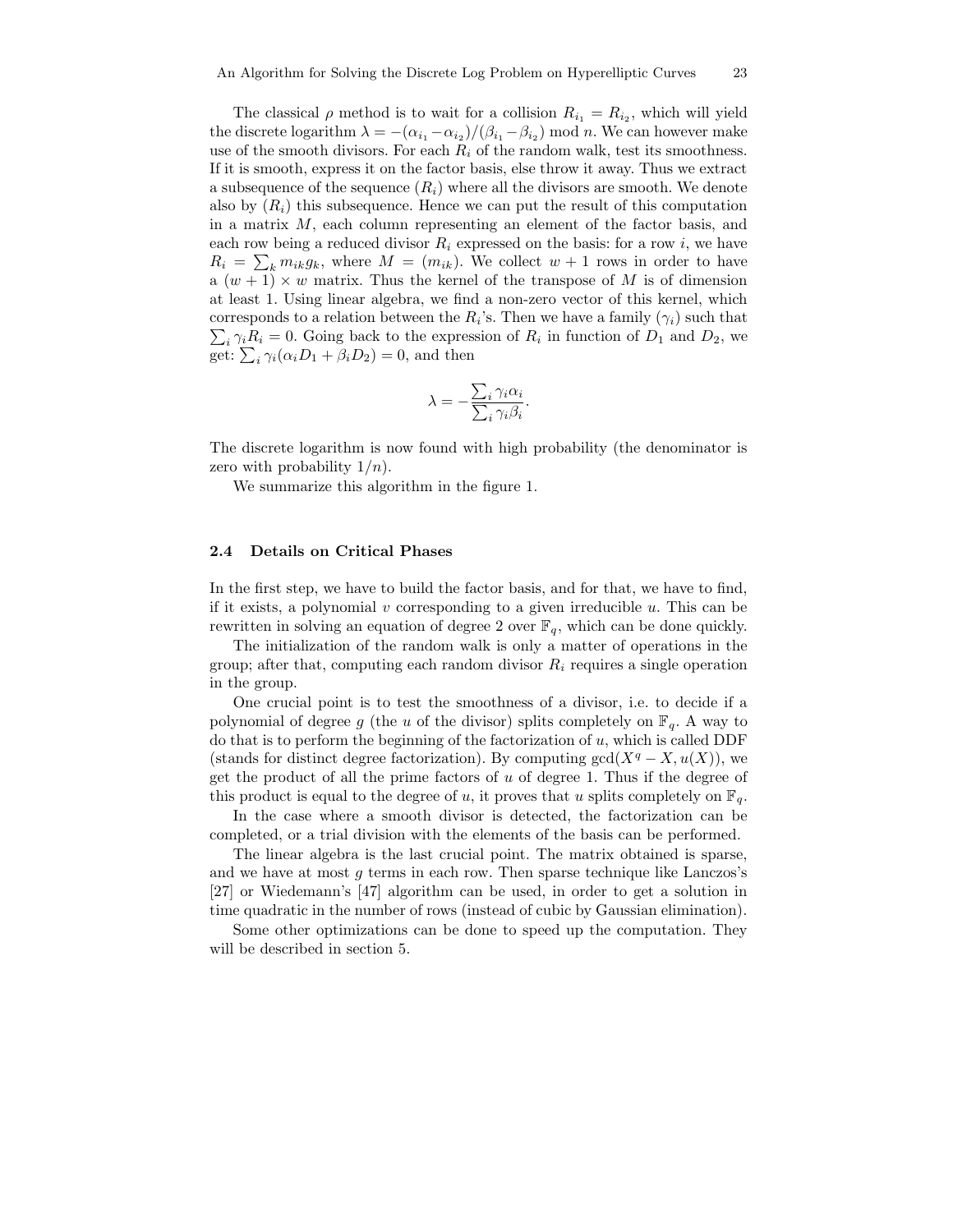**Input:** A divisor  $D_1$  of a curve of genus g over  $\mathbb{F}_q$ , of prime order  $n =$ ord $(D_1)$ , a divisor  $D_2 \in \langle D_1 \rangle$ , and a parameter r. **Output:** An integer  $\lambda$  such that  $D_2 = \lambda D_1$ .

- 1.  $/*$  Build the factor basis  $G^*/$ For each monic irreducible polynomial  $u_i$  over  $F_q$  of degree 1, try to find  $v_i$  such that  $[u_i, v_i]$  is a divisor of the curve. If there is a solution, store  $g_i = [u_i, v_i]$  in G (we only put one of the two opposite divisors in the basis). 2.  $/*$  Initialization of the random walk  $*/$
- For j from 1 to r, select  $\alpha^{(j)}$  and  $\beta^{(j)}$  at random in [1.*n*], and compute  $T^{(j)} := \alpha^{(j)} D_1 + \beta^{(j)} D_2.$ Select  $\alpha_0$  and  $\beta_0$  at random in [1..*n*] and compute  $R_0 := \alpha_0 D_1 + \beta_0 D_2$ .

Set  $k$  to 1.

- 3. /\* Main loop \*/
	- (a)  $/*$  Look for a smooth divisor  $*/$ Compute  $j := \mathcal{H}(R_0), R_0 := R_0 + T^{(j)}, \alpha_0 := \alpha_0 + \alpha^{(j)} \mod n$ , and  $\beta_0 := \beta_0 + \beta^{(j)} \bmod n.$

Repeat this step until  $R_0 = [u_0(z), v_0(z)]$  is a smooth divisor.

(b)  $\frac{1}{8}$  Express  $R_0$  on the basis  $G \frac{1}{8}$ Factor  $u_0(z)$  over  $\mathbb{F}_q$ , and determine the positions of the factors in the basis G. Store the result as a row  $R_k = \sum m_{ik}g_i$  of a matrix  $M = (m_{ik}).$ Store the coefficients  $\alpha_k = \alpha_0$  and  $\beta_k = \beta_0$ .

If  $k < \#G + 1$ , then set  $k := k + 1$ , and return to step 3.a.

4. /\* Linear algebra \*/

Find a non zero vector  $(\gamma_k)$  of the kernel of the transpose of the matrix M. The computation can be done in the field  $\mathbb{Z}/n\mathbb{Z}$ .

5. /\* Solution \*/

Return  $\lambda = -\frac{\sum \alpha_k \gamma_k}{\sum \beta_k \gamma_k}$  mod n. (If the denominator is zero, return to step 2.)

### Fig. 1. Discrete log algorithm

# 3 Analysis

# 3.1 Probability for a Divisor to Be Smooth

The following proposition gives the proportion of smooth divisors and then the probability of smoothness in a random walk. This is a key tool for the complexity analysis.

Proposition 4 The proportion of smooth divisors in the Jacobian of a curve of genus g over  $\mathbb{F}_q$  tends to  $1/g!$  when q tends to infinity.

**Proof:** This proposition is based on the Hasse-Weil bound for algebraic curves: the number of points of a curve of genus  $q$  over a finite field with  $q$  elements is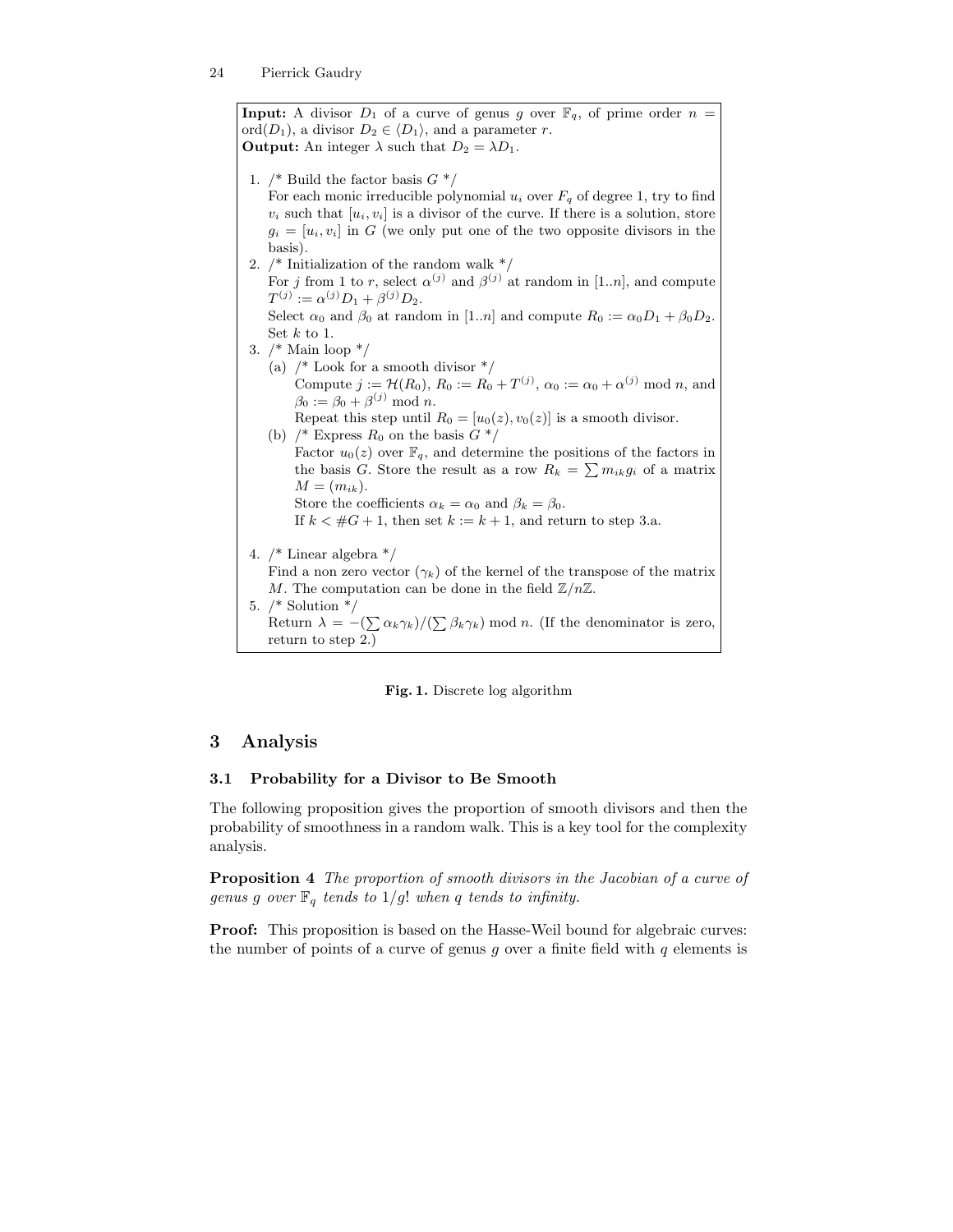equal to  $q+1$  with an error of at most  $2g\sqrt{q}$ , i.e. for large enough q we can neglect it. Moreover the cardinality of its Jacobian is equal to  $q<sup>g</sup>$  with an error bounded by approximatively  $2gq^{g-\frac{1}{2}}$ . Here the approximation holds when q is sufficiently large compared to  $4g^2$ , which is the case in the applications considered.

To evaluate the proportion of smooth divisors, we consider the number of points of the curve over  $\mathbb{F}_q$  which is approximatively q. Now, the smooth divisors of the Jacobian are in bijection with the  $q$ -multiset of points of the curve: we have  $q^g/g!$  smooth divisors, and the searched proportion is  $1/g!$ .

#### 3.2 Complexity

The complexity of the algorithm will be exponential in the size of  $q$ , so we will count the number of operations which can be done in polynomial time. These operations are of four types: we denote by  $c_J$  the cost of a group operation in the Jacobian,  $c_q$  the cost of an operation in the base field,  $c_{q,g}$  the cost of an operation on polynomials of degree g over the base field, and  $c_n$  the cost of an operation in  $\mathbb{Z}/n\mathbb{Z}$ , where  $n \approx q^g$  is the order of the Jacobian. We consider the enumeration of steps in figure 1.

**Step 1.** For the building of the factor basis, we have to perform  $q$  times (i.e. the number of monic irreducible polynomial of degree 1) a resolution of an equation of degree 2 over  $\mathbb{F}_q$ . Hence the complexity of this phase is  $O(qc_q)$ .

Step 2. The initialization of the random walk is only a polynomial number of simple operations. Hence we have  $O((\log n)c_J)$  for this step.

**Step 3.** We have to repeat  $#G = O(q)$  times the steps 3.a. and 3.b.

Step 3.a. The computation of a new element of the random walk costs an addition in the Jacobian and two additions modulo  $n$ , and the test for its smoothness costs a first step of DDF. By proposition 4, we have to compute  $q!$  divisors on average before getting a smooth one and going away from step 3.a. Hence the cost of this step is  $O(g!(c_J + c_n + c_{q,q}))$ .

Step 3.b. The final splitting of the polynomial in order to express the divisor on the factor basis can not be proved to be deterministic polynomial (though it is very fast in practice). For the analysis, we can then suppose that we do a trial division with all the elements of the basis. This leads to a complexity of  $O(qc_{q,q}).$ 

Hence the complexity of step 3. is  $O(qg!(c_J + c_n + c_{q,g})) + O(q^2c_{q,g}).$ 

Step 4. This linear algebra step consists in finding a vector of the kernel in a sparse matrix of size  $O(q)$ , and of weight  $O(gq)$ ; the coefficient are in  $\mathbb{Z}/n\mathbb{Z}$ . Hence Lanczos's algorithm provides a solution with cost  $O(gq^2c_n)$ .

**Step 5.** This last step requires only  $O(q)$  multiplications modulo n, and one inversion. Hence the complexity is  $O(qc_n)$ .

Finally, the overall complexity of the algorithm is  $O(g!qc_J)+O((g!q+gq^2)(c_n+q^2))$  $(c_{q,q})+O(qc_q)$ . Now, by Cantor's algorithm  $c_j$  is polynomial in g log q, and classical algorithm on finite fields and polynomials give  $c_n$  polynomial in  $n = g \log q$ ,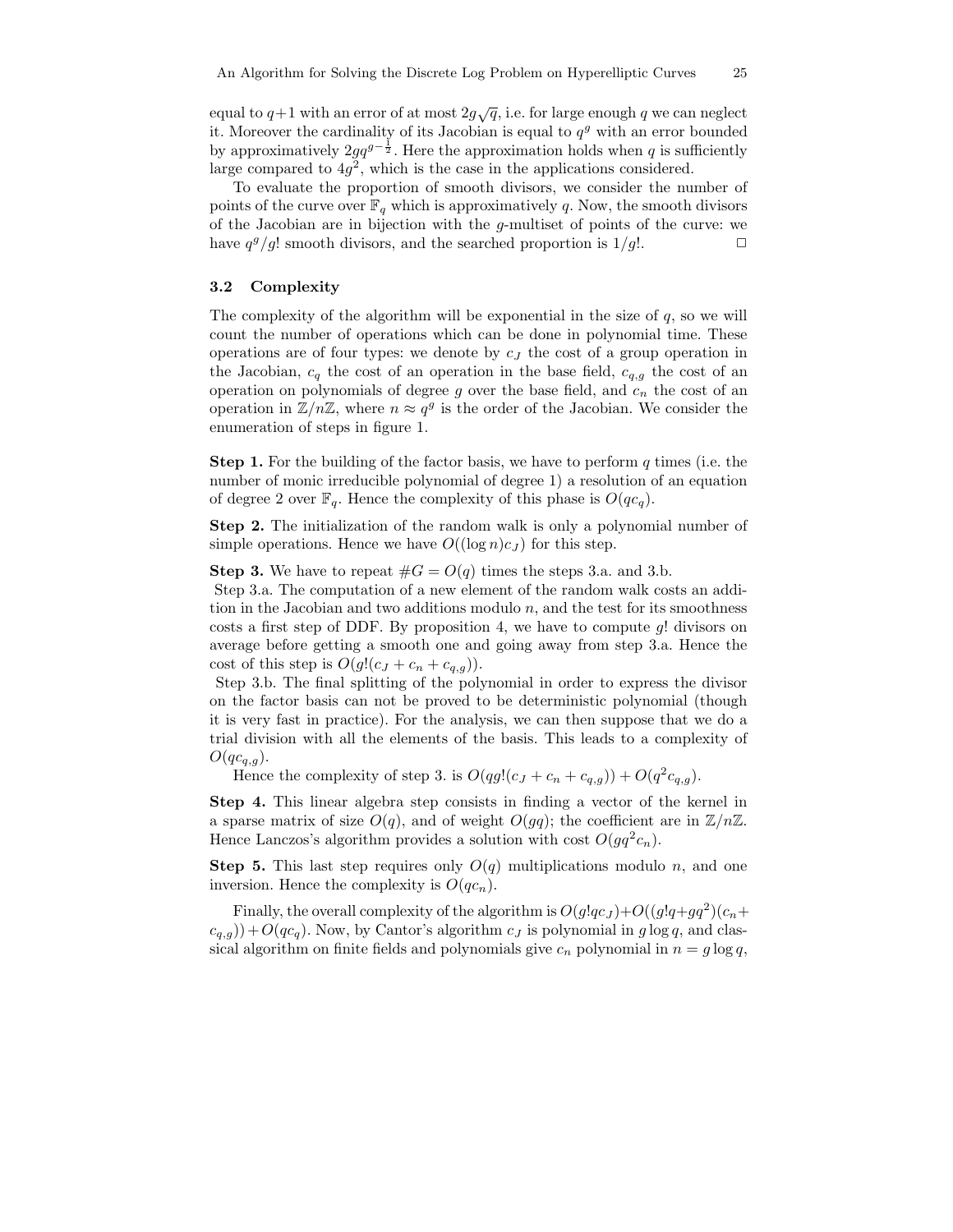$c_q$  polynomial in  $\log q$  and  $c_{q,g}$  polynomial in  $g \log q$ . Hence all these operations can be done in time bounded by a polynomial in  $q \log q$ .

**Theorem 1** The algorithm requires  $O(q^2 + g!q)$  polynomial time operations in  $g\log q$  and if one considers a fixed genus g, the algorithm takes time  $\overline{O(q^2\log^\gamma q)}.$ 

# 4 Using Automorphisms on the Curve

# 4.1 Curves with Automorphisms in the Literature

When buiding a cryptosystem based on a hyperelliptic curve, it is preferable to know the order of the Jacobian of this curve. Indeed, some protocols use the group order; moreover it is necessary to be sure that it is not smooth. For elliptic curves, the Schoof-Elkies-Atkin algorithm allows to compute quickly this order for random curves (see [29] [28] [22] ). For random hyperelliptic curves, a similar polynomial time algorithm exists [33], however it is still unusable in practice (see recent progress on this subject [21] [43]). That is the reason why the curves that we can find in the literature are very particular: they are built in such a way that the order of their Jacobian is easy to compute.

A first way to build such curves is to take a curve defined over a small finite field  $\mathbb{F}_q$ . It is then possible to deduce the Zeta function (and hence the order) of the Jacobian on the large field  $\mathbb{F}_{q^n}$  from the Zeta function of the Jacobian on the small field. This construction provides then the so-called Frobenius automorphism defined by  $x \mapsto x^q$ , which can be applied to each coordinate of a point of the curve and gives therefore an automorphism of order n.

Another construction, which is a bit harder than the previous (see [42] [7] [3], comes from the theory of complex multiplication. This theory allows to build a curve starting from its ring of endomorphisms. In some cases, this ring contains units of finite order, and then there is an automorphism on the curve corresponding to this unit.

In table 1 we give some examples of curves found in the literature with non trivial automorphisms, and the order obtained by combining them together with the hyperelliptic involution.

| Author                             | Equation of curve                                 | Field                | Automorphisms                                                                   | Order         |
|------------------------------------|---------------------------------------------------|----------------------|---------------------------------------------------------------------------------|---------------|
| Koblitz [24], [25]                 | $Y^2 + Y = X^{2g+1} + X$                          | $\mathbb{F}_{2^n}$   | Frobenius                                                                       | 2n            |
|                                    | $Y^2 + Y = X^{2g+1}$                              | $\mathbb{F}_{2^n}$   | Frobenius                                                                       | 2n            |
| Buhler Koblitz [3]                 | $Y^2 + Y = X^{2g+1}$                              | $\mathbb{F}_n$ with  | mult by $\zeta_{2q+1}$                                                          | $2(2q+1)$     |
| Chao et al. [7]                    | (and twists)                                      | $p \equiv 1(2g + 1)$ |                                                                                 |               |
| Sakai Sakurai [36]<br>Smart $[41]$ | $Y^2 + Y = X^{13} + X^{11} +$<br>$X^9 + X^5 + 11$ | $\mathbb{F}_{229}$   | Frobenius and<br>$X \mapsto X+1$<br>$Y \mapsto Y + X^6 + X^5$<br>$+X^4+X^3+X^2$ | $4 \times 29$ |
| Duursma Sakurai [10]               | $Y^2 = X^p - X + 1$                               | $\mathbb{F}_{n}$     | Frobenius and<br>$X \mapsto X+1$<br>$Y \mapsto Y$                               | 2np           |

Table 1. Examples of curves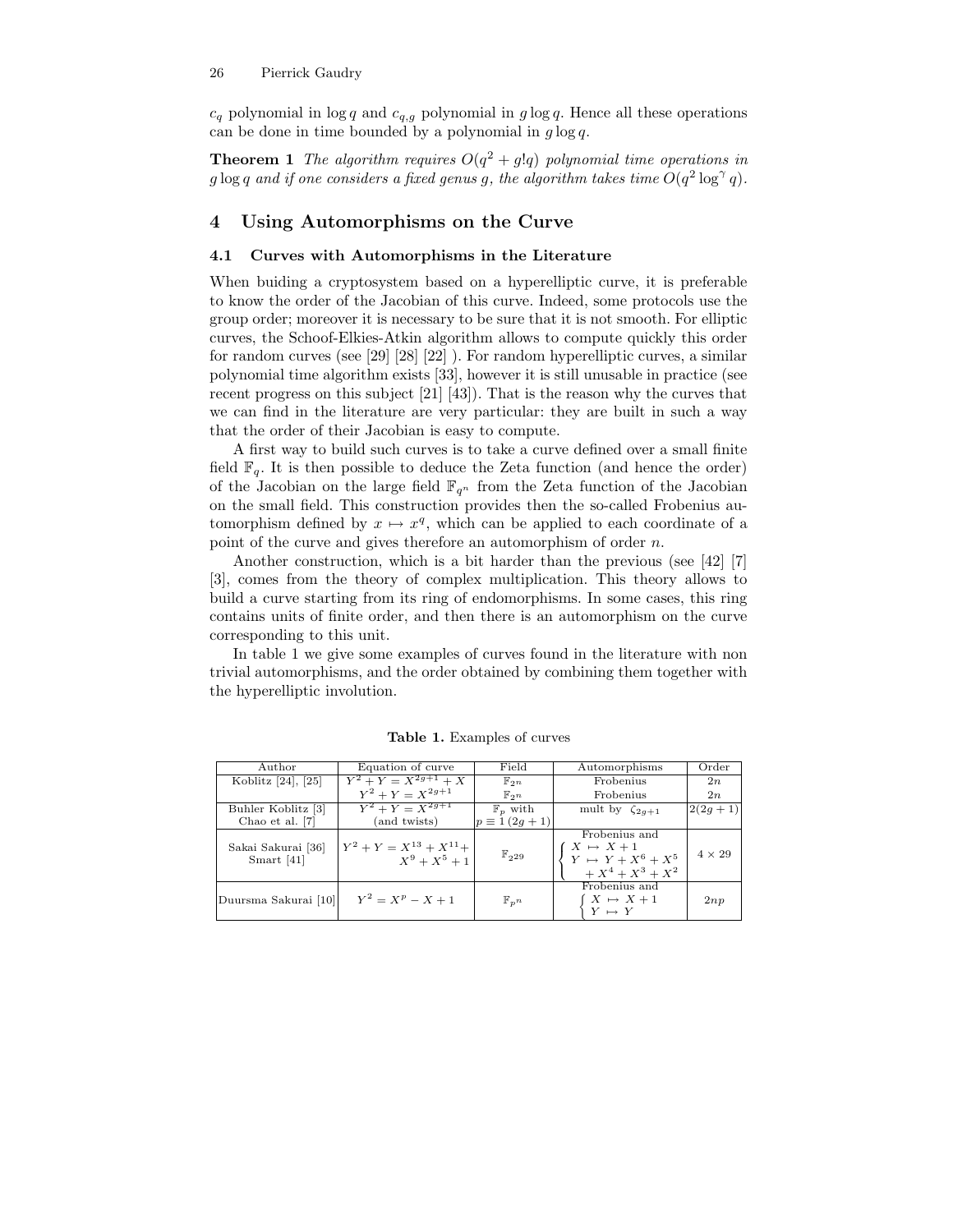#### 4.2 Reducing the Factor Basis with an Automorphism

In the context of the Pollard's rho algorithm, the existence of an automorphism of order m that can be quickly evaluated can be used to divide the expected running time by a factor  $\sqrt{m}$ , see [9]. With our algorithm, the automorphism can be used to reduce the basis and leads to a speed-up by a factor  $m^2$ , which can be very significant in practice. Moreover, the automorphism does not need to be so quickly evaluated as in the rho method. A polynomial time evaluation is enough.

The idea is to keep in the factor basis one representative for each orbit under the action of the automorphism. Thus the size of the basis is reduced by a factor  $m$ , so the necessary number of relations is reduced by the same factor, and the linear algebra phase is speeded up by a factor  $m^2$ . Let us explain how it works.

For the moment, assume that the Jacobian is cyclic of prime order  $n =$ ord $(D_1)$ , and denote by  $\sigma$  an automorphism of order m on C extended by linearity to an automorphism of  $Jac(C)$ . Then  $\sigma(D_1)$  belongs to  $Jac(C) = \langle D_1 \rangle$ , and there exists an integer  $\theta$  such that  $\sigma(D_1) = \theta D_1$ . Moreover,  $\sigma$  being a group automorphism, for all  $D \in Jac(\mathcal{C}), D = kD_1$  and we have  $\sigma(D) = \sigma(kD_1)$  $k\sigma(D_1) = k\theta D_1 = \theta D.$ 

Suppose now that we have only kept in the basis one element for each orbit under  $\sigma$ . Let  $R = P_1 + P_2 + \cdots + P_k = \alpha D_1 + \beta D_2$  be the decomposition of a smooth divisor into prime divisors of degree 1. For each i, there is a power of  $\sigma$ such that the prime divisor  $P_i$  is equal to  $\sigma^{l_i}(g_i)$ , where  $g_i$  is an element of the reduced factor basis. Then we can write  $R = \theta^{l_1}(g_1) + \cdots + \theta^{l_k}(g_k)$ , and we have a relation in a matrix with  $m$  times less columns than the original one.

For the general case where the Jacobian is not cyclic and where we work in a subgroup of prime order  $n$ , we have to work a little to justify the computations, but in practice we do essentially the same.

# 5 Implementation and Results

We have implemented the algorithm in two distinct parts. The first one deals with the building of the matrix and is written in the computer algebra system Magma [2], which is a very good compromise between high level programming and efficiency. The second part is our optimized implementation of the Lanczos algorithm written in C.

#### 5.1 Implementation of the Search for Relations

This part of the implementation was not optimized: it can be done in parallel and it is not the limiting phase. However an interesting optimization suggested by François Morain has been tested. It is based on a paper by Swan  $[44]$ , where a theorem is given which relates the parity of the number of irreducible factors of a polynomial over a finite field and the fact that its discriminant is a square or not in the corresponding local field. In the context of smoothness testing, a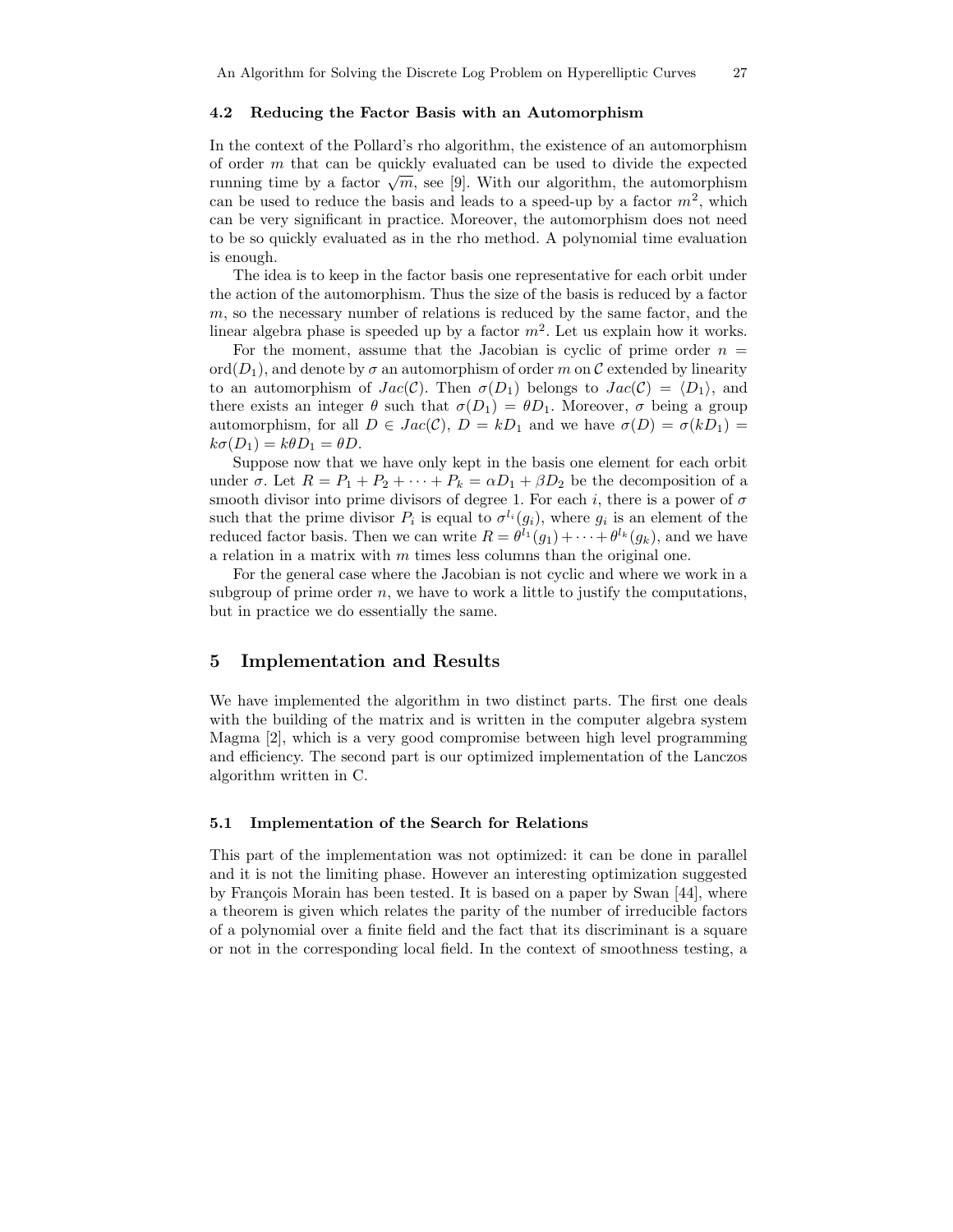first computation can be done that tests if the discriminant is a square, and then in half the cases we know that the polynomial cannot split completely and we reject it. If the first test is passed, we do the classical smoothness test by DDF.

This technique provides a gain if and only if Swan's test costs less than half the time of the classical one. In odd characteristic, this is always the case (for large  $q$ ), but in characteristic 2, the running time estimation is harder because some computations have to be done over an extension of  $\mathbb{Z}/8\mathbb{Z}$  and no package exists that provides optimized code for this ring. Note that the complications for the even characteristic is not surprising because in the finite field  $\mathbb{F}_{2^n}$  every element is a quadratic residue and it is not simple to have a practical translation of Swan's theorem .

In our implementation, the use of Swan's theorem gave us a speed-up of 30 to 40% for the smoothness test in odd characteristic, but no improvement for characteristic 2.

### 5.2 Implementation of the Linear Algebra

A critical step in the algorithm is the search of a vector in the kernel of a sparse matrix. We chose Lanczos's algorithm in preference to Wiedemann's, because it needs only 2n products of the matrix by a vector, to be compared to  $3n$  with Wiedemann's technique. The drawback is a non negligible amount of time spent in computing some scalar products. We refer to [27] for a precise comparison of these two algorithms.

We wrote our program in the C language, using the ZEN library [6] for things which were not critical (i.e. operations that are called a linear number of times), and for others (i.e. operations in the matrix-vector multiplication and scalar products), we used direct calls to some assembly routines taken from the GMP [18] and BigNum [20] packages. Indeed our compact representation of the matrix led to an overcost when using the ZEN functions. We used a classical representation (we could probably obtain a better efficiency with Montgomery representation), with the lazy reduction technique explained in [8].

Before running Lanczos's algorithm, a preprocessing can be done on the matrix (see [8] [5]). This filtering step (also called structured Gaussian elimination) consists in the following tasks:

- Delete the empty columns.
- Delete the columns with exactly one term and the corresponding row.
- If the number of rows is greater than the number of columns plus one, delete one row (randomly chosen, or via an heuristic method).
- Try the beginning of a Gaussian elimination, where the pivot is chosen as to minimize the augmentation of the weight of the matrix, and stopping when it increases the cost of Lanczos's algorithm.

For the examples below, we have run only the first three tasks, our implementation of the last one being unsatisfactory. Therefore there is still some place for further optimizations.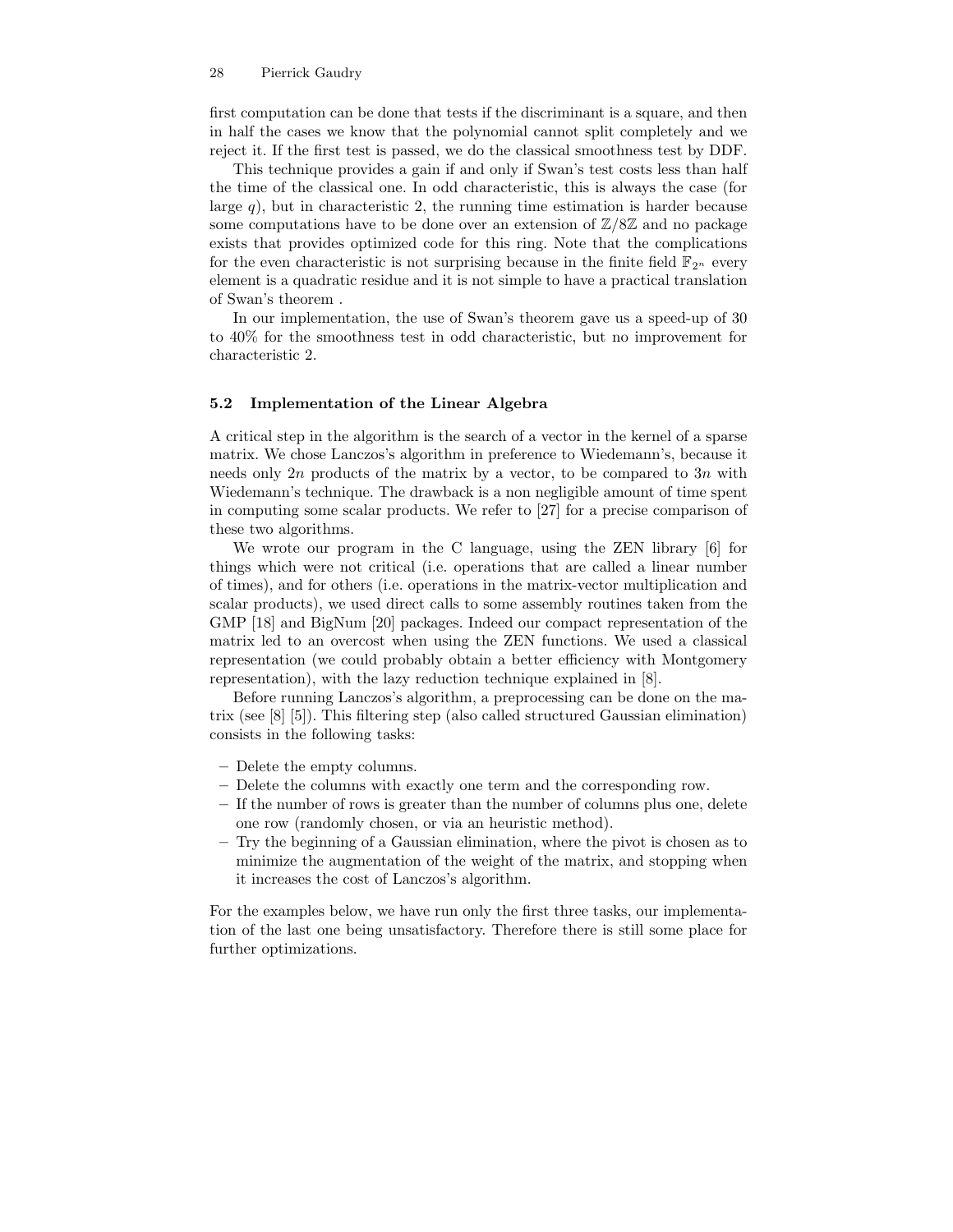### 5.3 Timings for Real Life Curves

The first example is a cryptosystem recently proposed by Buhler and Koblitz [3]. We took the values recommended by Koblitz in his book [26], i.e. we have worked on the curve  $y^2 + y = x^{13}$ , with a prime base field of order p greater than 5,000,000, with  $p \equiv 1 \mod 13$ . This curve has an automorphism of order 13 coming from complex multiplication, which helps in the computation of the order of the Jacobian, but helps also our attack.

The following table gives precise information on that curve.

| field    | $\mathbb{F}_{5026243}$                                                           |
|----------|----------------------------------------------------------------------------------|
| equation | $y^2 + y = x^{13}$                                                               |
| genus    |                                                                                  |
| $\#J$    | 123<br>$\times$ 7345240503856807663632202049344834001 $\approx$ 10 <sup>40</sup> |

We give the measured timings for the computation of a discrete logarithm in the following table. These timings are on a Pentium II 450 MHz with 128 Mb. During the Lanczos's step (the most space consuming part of the algorithm), the memory used was around 60Mb.

| cardinal of factor basis                                                       | 193, 485                               |
|--------------------------------------------------------------------------------|----------------------------------------|
| time for building the basis                                                    | $1638 \text{ sec}$                     |
| number of random steps                                                         | 201, 426, 284                          |
| number of early abort by Swan                                                  | 100, 721, 873                          |
| number of relations collected                                                  | 281, 200                               |
| proportion of smooths $(q!)$                                                   | 716.3 (720)                            |
| total time for collecting the relations $513,870 \text{ sec} = 6 \text{ days}$ |                                        |
| time for writing relations on the basis                                        | 8,822 sec                              |
| time for preprocessing the matrix                                              | $1218 \text{ sec}$                     |
| size of the matrix                                                             | $165,778 \times 165,779$               |
| total time for Lanczos                                                         | $780,268 \text{ sec} = 9 \text{ days}$ |

Our algorithm is not dependent on the characteristic of the base field. We have tested our implementation on a genus 6 curve over  $\mathbb{F}_{2^{23}}$ . This curve was obtained by extending the scalars of a curve defined over  $\mathbb{F}_2$ . Therefore the Frobenius automorphism can be used for accelerating the attack. The size of the Jacobian is around  $10^{41}$ . Such a curve is not breakable by a parallel collision search based on the birthday paradox (variants of Rho); indeed even using the automorphism, we should compute about 2 <sup>63</sup> operations in the Jacobian.

We give the same indications as for the previous curve.

| field    | $\mathbb{F}_{2^{23}}$                                                                 |
|----------|---------------------------------------------------------------------------------------|
| equation | $y^2 + (x+1)y = x^{13} + x^{11} + x^8 + x^7 + x^5 + x^4 + x + 1$                      |
| genus    |                                                                                       |
| $\#$ .   | $\sqrt{2^3 \times 7 \times 622571845211703438355012489904899}9495177 \approx 10^{41}$ |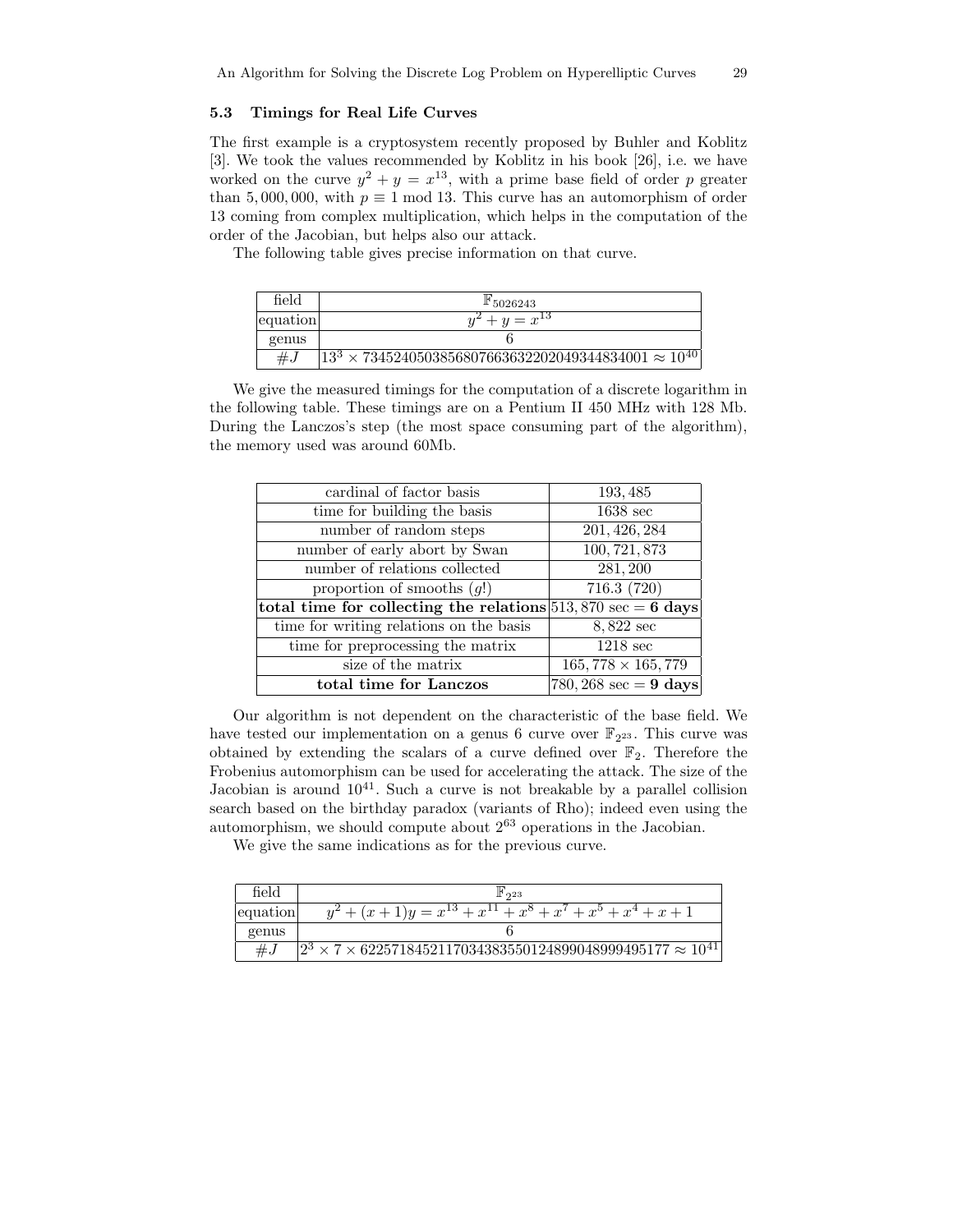| cardinal of factor basis                | 182, 462                                  |
|-----------------------------------------|-------------------------------------------|
| time for building the basis             | $6575 \text{ sec}$                        |
| number of random steps                  | 165, 732, 450                             |
| number of relations collected           | 231,000                                   |
| proportion of smooths $(q!)$            | 717.5 $(7\overline{20})$                  |
| total time for collecting the relations | 797,073 $\sec = 9$ days                   |
| time for writing relations on the basis | $12,057 \text{ sec}$                      |
| time for preprocessing the matrix       | $880 \text{ sec}$                         |
| size of the matrix                      | $162,873 \times 162,874$                  |
| total time for Lanczos                  | $1,038,534 \text{ sec} = 12 \text{ days}$ |

# 6 Conclusion

We have proposed an algorithm for the hyperelliptic discrete log problem, which is simpler to implement and to analyze than the previous ones. It is specially well suited for practical cryptosystems where the genus is not too large (say less than 9), and the base field is relatively small. Indeed the expected running time is  $O(q^2)$  for curves of small genus and therefore it is faster than Pollard Rho as soon as the genus is greater than 4, as explained in the following table:

| Rho   |  |  |  |  |
|-------|--|--|--|--|
| Index |  |  |  |  |

Practical experiments have shown that this algorithm is efficient in practice, and a genus 6 example was broken by this technique. Hence it seems that there is no point in using hyperelliptic cryptosystem with genus other than 2, 3 or 4, because for a higher genus, the size of the key has to be chosen larger in order to guarantee a given level of security. Indeed, assume that we want to have a key of size  $2^{160}$ , i.e. a group of order  $\approx 2^{160}$ , then we have to choose  $g \log q \approx 160$ . Increasing q implies decreasing  $\log q$  and helps the attack. Hence one of the interests of the use of hyperelliptic curves, which was to decrease the size of  $q$ (for example to avoid multiprecision) becomes a weakness.

The special case of genus 4 has to be further studied. In a first approximation the complexity of Rho and our algorithm seem similar, but one trick can be played. We can decide to keep only a fraction of the divisors in the factor basis. Assume that we reduce the basis by a factor  $n$ . Then the probability to get a good divisor in the random walk is reduced by a factor  $n<sup>g</sup>$ , and the cost of the first phase of the algorithm increases by a factor  $n^{g-1}$ , whereas the linear algebra is reduced by a factor  $n^2$ . In this context, Robert Harley pointed out to us that if we assume that the factorization of polynomials can be done in polynomial time (true in practice), we can balance both phases and choose  $n$  in order to get an overall complexity of  $O(q^{\frac{2g}{g+1}})$ . For  $g=4$ , it becomes  $O(q^{8/5})$ , which is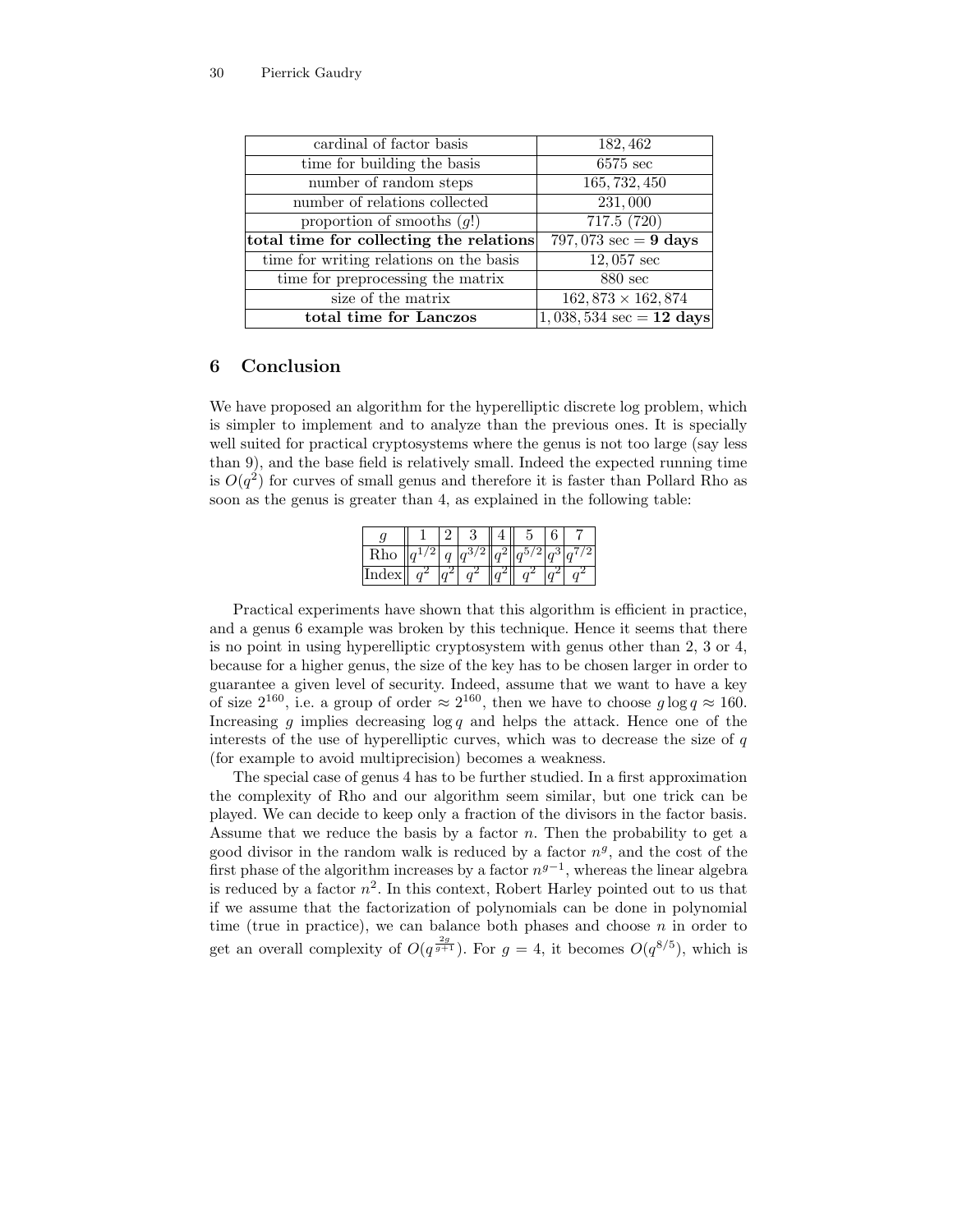better than the complexity of the Rho method. We are going to do practical comparisons between the two approaches in a near future.

From a theoretical point of view, we can also analyse our algorithm in the same model as for ADH algorithm, i.e. we assume that the genus grows with q and is always large enough. More precisely, if we have  $g > \log q$ , we can let vary the smoothness bound  $S$  (instead of have it fixed to one), and we obtain a subexponential algorithm with expected running time  $L_{qg}[1/2,\sqrt{2}]$ . This result is part of a work with Andreas Enge, where a general framework for this kind of attack is given [12].

# Acknowledgements

I am most indebted to François Morain for many fruitful discussions and comments. I would like to thank Emmanuel Thomé, particularly for his help for linear algebra. I am also grateful to Robert Harley and people from the Action Courbes (particularly Daniel Augot) for many discussions concerning this work.

# References

- 1. L. M. Adleman, J. DeMarrais, and M.-D. Huang. A subexponential algorithm for discrete logarithms over the rational subgroup of the jacobians of large genus hyperelliptic curves over finite fields. In L. Adleman and M.-D. Huang, editors, ANTS-I, volume 877 of Lecture Notes in Comput. Sci., pages 28–40. Springer– Verlag, 1994. 1st Algorithmic Number Theory Symposium - Cornell University, May 6–9, 1994.
- 2. W. Bosma and J. Cannon. Handbook of Magma functions, 1997. Sydney, http://www.maths.usyd.edu.au:8000/u/magma/.
- 3. J. Buhler and N. Koblitz. Lattice basis reduction, Jacobi sums and hyperellitic cryptosystems. Bull. Austral. Math. Soc., 58:147–154, 1998.
- 4. D. G. Cantor. Computing in the Jacobian of an hyperelliptic curve. Math. Comp., 48(177):95–101, 1987.
- 5. S. Cavallar. Strategies in filtering in the Number Field Sieve. Extended abstract, conference MPKC, Toronto, June 1999.
- 6. F. Chabaud and R. Lercier. ZEN, A new toolbox for computing in finite extensions of finite rings, February 1998. distributed with the ZEN package at http://www.dmi.ens.fr/~zen.
- 7. J. Chao, N. Matsuda, O. Nakamura, and S. Tsujii. Cryptosystems based on CM abelian variety. In Proc. Symposium on Cryptography and Information Security, 1997.
- 8. T. Denny and D. Weber. The solution of McCurley's discrete log challenge. In H. Krawczyk, editor, Proc. of CRYPTO'98", volume 1462 of Lecture Notes in Comput. Sci., pages 458–471, 1998.
- 9. I. Duursma, P. Gaudry, and F. Morain. Speeding up the discrete log computation on curves with automorphisms. In K.Y. Lam, E. Okamoto, and C. Xing, editors, Advances in Cryptology – ASIACRYPT '99, volume 1716 of Lecture Notes in Comput. Sci., pages 103–121. Springer-Verlag, 1999. International Conference on the Theory and Applications of Cryptology and Information Security, Singapore, November 1999, Proceedings.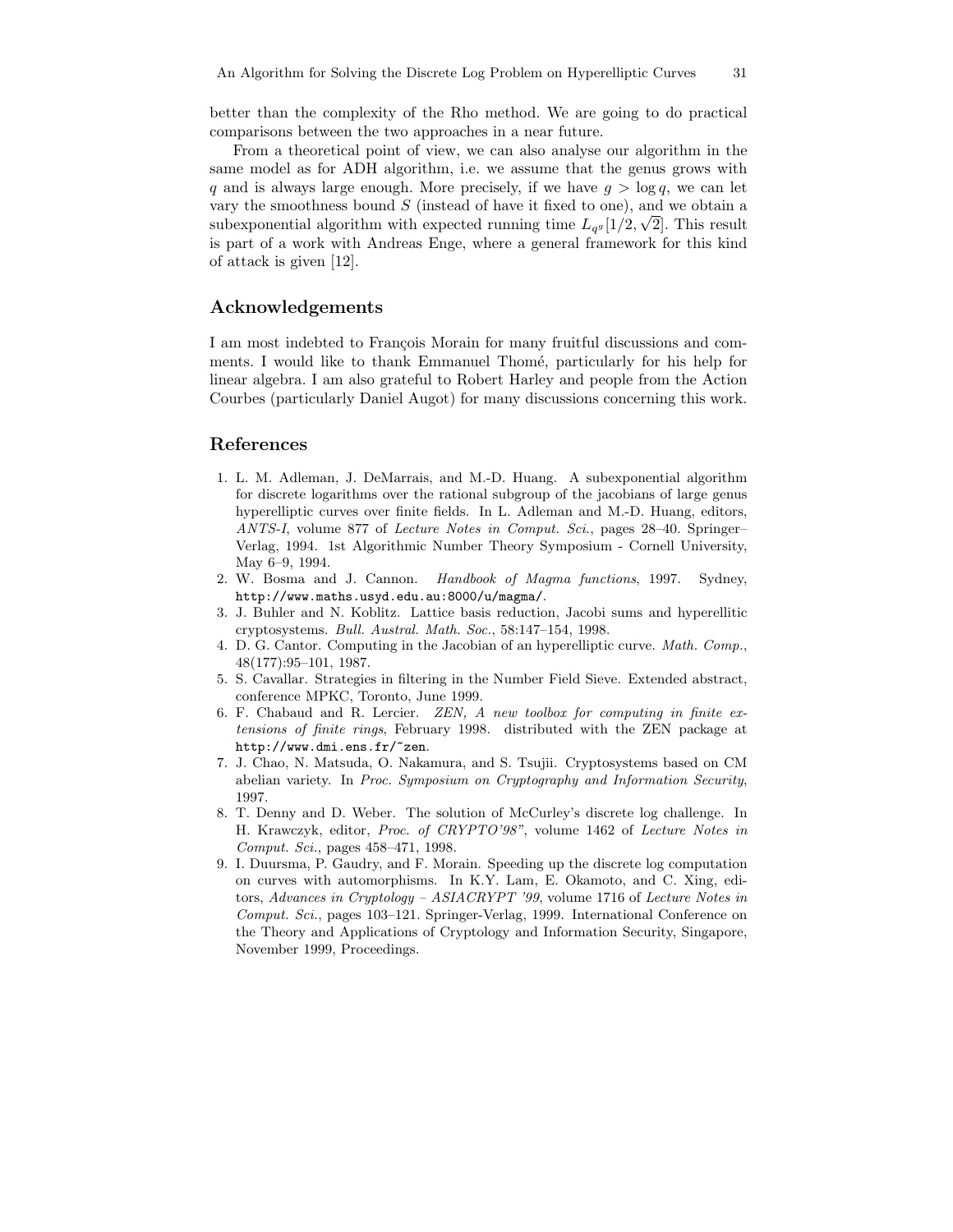- 32 Pierrick Gaudry
- 10. I. Duursma and K. Sakurai. Efficient algorithms for the jacobian variety of hyperelliptic curves  $y^2 = x^p - x + 1$  over a finite field of odd characteristic p. In Proceedings of the "International Conference on Coding Theory, Cryptography and Related Areas", Lecture Notes in Comput. Sci., 1999. Guanajuato, Mexico on April, 1998.
- 11. A. Enge. Computing discrete logarithms in high-genus hyperelliptic jacobians in provably subexponential time. Preprint; available at http://www.math.uwaterloo.ca/CandO\_Dept/CORR/corr99.html, 1999.
- 12. A. Enge and P. Gaudry. A general framework for subexponential discrete logarithm algorithms. In preparation, 1999.
- 13. R. Flassenberg and S. Paulus. Sieving in function fields. Preprint; available at ftp://ftp.informatik.tu-darmstadt.de/pub/TI/TR/TI-97-13.rafla.ps.gz, 1997.
- 14. G. Frey and H.-G. Rück. A remark concerning  $m$ -divisibility and the discrete logarithm in the divisor class group of curves. Math. Comp., 62(206):865–874, April 1994.
- 15. W. Fulton. Algebraic curves. Math. Lec. Note Series. W. A. Benjamin Inc, 1969.
- 16. S. D. Galbraith and N. Smart. A cryptographic application of Weil descent. Preprint HP-LABS Technical Report (Number HPL-1999-70)., 1999.
- 17. R. Gallant, R. Lambert, and S. Vanstone. Improving the parallelized Pollard lambda search on binary anomalous curves. http://www.certicom.com/chal/download/paper.ps, 1998.
- 18. T. Granlund. The GNU Multiple Precision arithmetic library – 2.0.2. GNU, 1996. distributed with the gmp package at ftp://prep.ai.mit.edu/pub/gnu/gmp-M.N.tar.gz.
- 19. J. L. Haffner and K. S. McCurley. A rigorous subexponential algorithm for computation of class groups. J. Amer. Math. Soc., 2(4):837–850, 1989.
- 20. J.-C. Hervé, B. Serpette, and J. Vuillemin. BigNum: A portable and efficient package for arbitrary-precision arithmetic. Technical Report 2, Digital Paris Research Laboratory, May 1989.
- 21. M.-D. Huang and D. Ierardi. Counting points on curves over finite fields. J. Symbolic Comput., 25:1–21, 1998.
- 22. T. Izu, J. Kogure, M. Noro, and K. Yokoyama. Efficient implementation of Schoof's algorithm. In K. Ohta and D. Pei, editors, Advances in Cryptology – ASIACRYPT '98, volume 1514 of Lecture Notes in Comput. Sci., pages 66–79. Springer-Verlag, 1998. International Conference on the theory and application of cryptology and information security, Beijing, China, October 1998.
- 23. N. Koblitz. Elliptic curve cryptosystems. Math. Comp., 48(177):203–209, January 1987.
- 24. N. Koblitz. Hyperelliptic cryptosystems. J. of Cryptology, 1:139–150, 1989.
- 25. N. Koblitz. A family of jacobians suitable for discrete log cryptosystems. In S. Goldwasser, editor, Advances in Cryptology – CRYPTO '88, volume 403 of Lecture Notes in Comput. Sci., pages 94–99. Springer–Verlag, 1990. Proceedings of a conference on the theory and application of cryptography held at the University of California, Santa Barbara, August 21–25, 1988.
- 26. N. Koblitz. Algebraic aspects of cryptography, volume 3 of Algorithms and Computation in Mathematics. Springer–Verlag, 1998.
- 27. B. A. LaMacchia and A. M. Odlyzko. Solving large sparse linear systems over finite fields. In A. J. Menezes and S. A. Vanstone, editors, Advances in Cryptology, volume 537 of Lecture Notes in Comput. Sci., pages 109–133. Springer–Verlag, 1990. Proc. Crypto '90, Santa Barbara, August 11–15, 1988.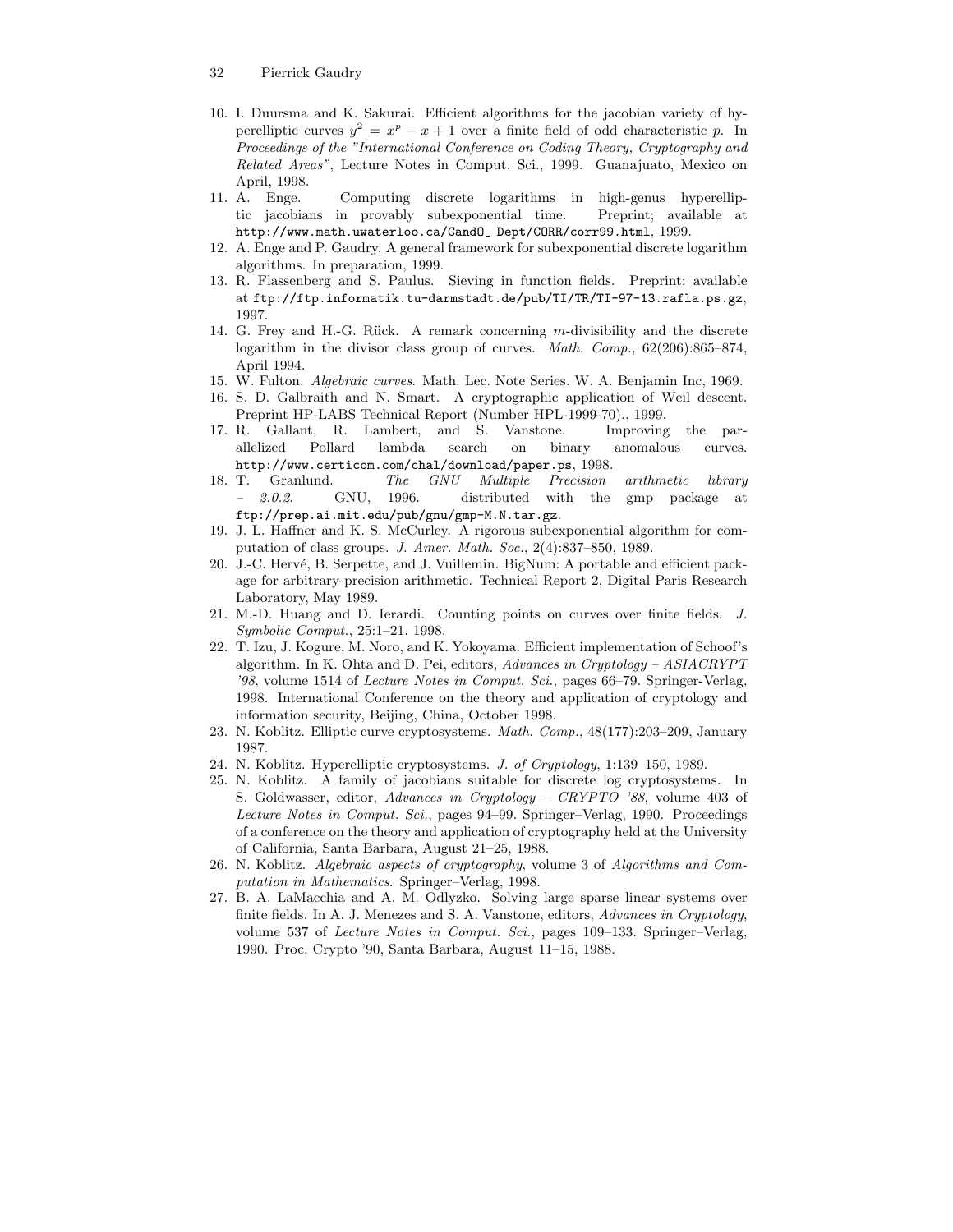- 28. R. Lercier. Algorithmique des courbes elliptiques dans les corps finis. Thèse, Ecole polytechnique, June 1997.
- 29. R. Lercier and F. Morain. Counting the number of points on elliptic curves over finite fields: strategies and performances. In L. C. Guillou and J.-J. Quisquater, editors, Advances in Cryptology – EUROCRYPT '95, volume 921 of Lecture Notes in Comput. Sci., pages 79–94, 1995. Saint-Malo, France, May 1995, Proceedings.
- 30. A. Menezes, T. Okamoto, and S. A. Vanstone. Reducing elliptic curves logarithms to logarithms in a finite field. IEEE Trans. Inform. Theory, 39(5):1639–1646, September 1993.
- 31. V. Miller. Use of elliptic curves in cryptography. In A. M. Odlyzko, editor, Advances in Cryptology – CRYPTO '86, volume 263 of Lecture Notes in Comput. Sci., pages 417–426. Springer-Verlag, 1987. Proceedings, Santa Barbara (USA), August 11–15, 1986.
- 32. V. Müller, A. Stein, and C. Thiel. Computing discrete logarithms in real quadratic congruence function fields of large genus. Math. Comp., 68(226):807–822, 1999.
- 33. J. Pila. Frobenius maps of abelian varieties and finding roots of unity in finite fields. Math. Comp., 55(192):745–763, October 1990.
- 34. J. M. Pollard. Monte Carlo methods for index computation mod p. Math. Comp., 32(143):918–924, July 1978.
- 35. H. G. Rück. On the discrete logarithm in the divisor class group of curves. Math. Comp., 68(226):805–806, 1999.
- 36. Y. Sakai and K. Sakurai. Design of hyperelliptic cryptosystems in small charatcteristic and a software implementation over  $\mathbb{F}_{2^n}$ . In K. Ohta and D. Pei, editors, Advances in Cryptology, volume 1514 of Lecture Notes in Comput. Sci., pages 80– 94. Springer–Verlag, 1998. Proc. Asiacrypt '98, Beijing, October, 1998.
- 37. T. Satoh and K. Araki. Fermat quotients and the polynomial time discrete log algorithm for anomalous elliptic curves. Comment. Math. Helv., 47(1):81–92, 1998.
- 38. I. A. Semaev. Evaluation of discrete logarithms in a group of p-torsion points of an elliptic curves in characteristic p. Math. Comp., 67(221):353–356, January 1998.
- 39. V. Shoup. Lower bounds for discrete logarithms and related problems. In W. Fumy, editor, Advances in Cryptology – EUROCRYPT '97, volume 1233 of Lecture Notes in Comput. Sci., pages 256–266. Springer–Verlag, 1997. International Conference on the Theory and Application of Cryptographic Techniques, Konstanz, Germany, May 1997, Proceedings.
- 40. N. Smart. The discrete logarithm problem on elliptic curves of trace one. J. of Cryptology, 12(3):193–196, 1999.
- 41. N. Smart. On the performance of hyperelliptic cryptosystems. In J. Stern, editor, Advances in Cryptology – EUROCRYPT '99, volume 1592 of Lecture Notes in Comput. Sci., pages 165–175. Springer–Verlag, 1999. International Conference on the Theory and Application of Cryptographic Techniques, Prague, Czech Republic, May 1999, Proceedings.
- 42. A.-M. Spallek. Kurven vom Geschlecht 2 und ihre Anwendung in Public-Key-Kryptosystemen. PhD thesis, Universität Gesamthochschule Essen, July 1994.
- 43. A. Stein and E. Teske. Catching kangaroos in function fields. Preprint, March 1999.
- 44. R. G. Swan. Factorization of polynomials over finite fields. Pacific J. Math., 12:1099–1106, 1962.
- 45. E. Teske. Speeding up Pollard's rho method for computing discrete logarithms. In J. P. Buhler, editor, Algorithmic Number Theory, volume 1423 of Lecture Notes in Comput. Sci., pages 541–554. Springer–Verlag, 1998. Third International Symposium, ANTS-III, Portland, Oregon, june 1998, Proceedings.